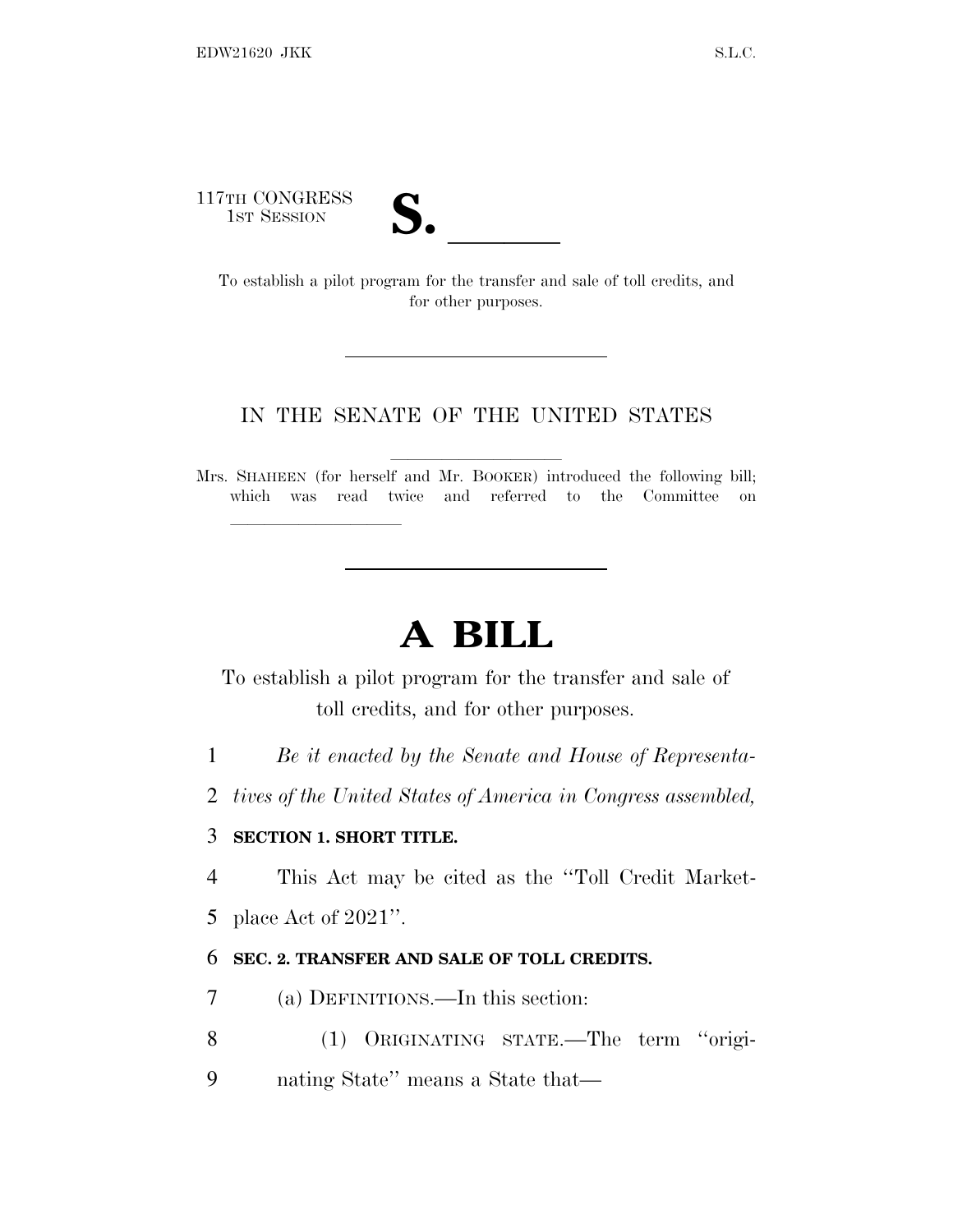| $\mathbf{1}$   | $(A)$ is eligible to use a credit under section               |
|----------------|---------------------------------------------------------------|
| $\overline{2}$ | $120(i)$ of title 23, United States Code; and                 |
| 3              | (B) has been selected by the Secretary                        |
| $\overline{4}$ | under subsection $(d)(2)$ .                                   |
| 5              | (2) PILOT PROGRAM.—The term "pilot pro-                       |
| 6              | gram" means the pilot program established under               |
| $\overline{7}$ | subsection (b).                                               |
| 8              | (3) RECIPIENT STATE.—The term "recipient"                     |
| 9              | State" means a State that receives a credit by trans-         |
| 10             | fer or by sale under this section from an originating         |
| 11             | State.                                                        |
| 12             | (4) SECRETARY.—The term "Secretary" means                     |
| 13             | the Secretary of Transportation.                              |
| 14             | (5) STATE.—The term "State" has the mean-                     |
| 15             | ing given the term in section $101(a)$ of title 23,           |
| 16             | United States Code.                                           |
| 17             | ESTABLISHMENT OF PILOT PROGRAM.-Not<br>(b)                    |
|                | 18 later than 1 year after the date of enactment of this Act, |
| 19             | the Secretary shall establish and implement a toll credit     |
| 20             | exchange pilot program in accordance with this section.       |
| 21             | (c) PURPOSES.—The purposes of the pilot program               |
| 22             | $are-$                                                        |
| 23             | $(1)$ to identify the extent of the demand to pur-            |
| 24             | chase toll credits;                                           |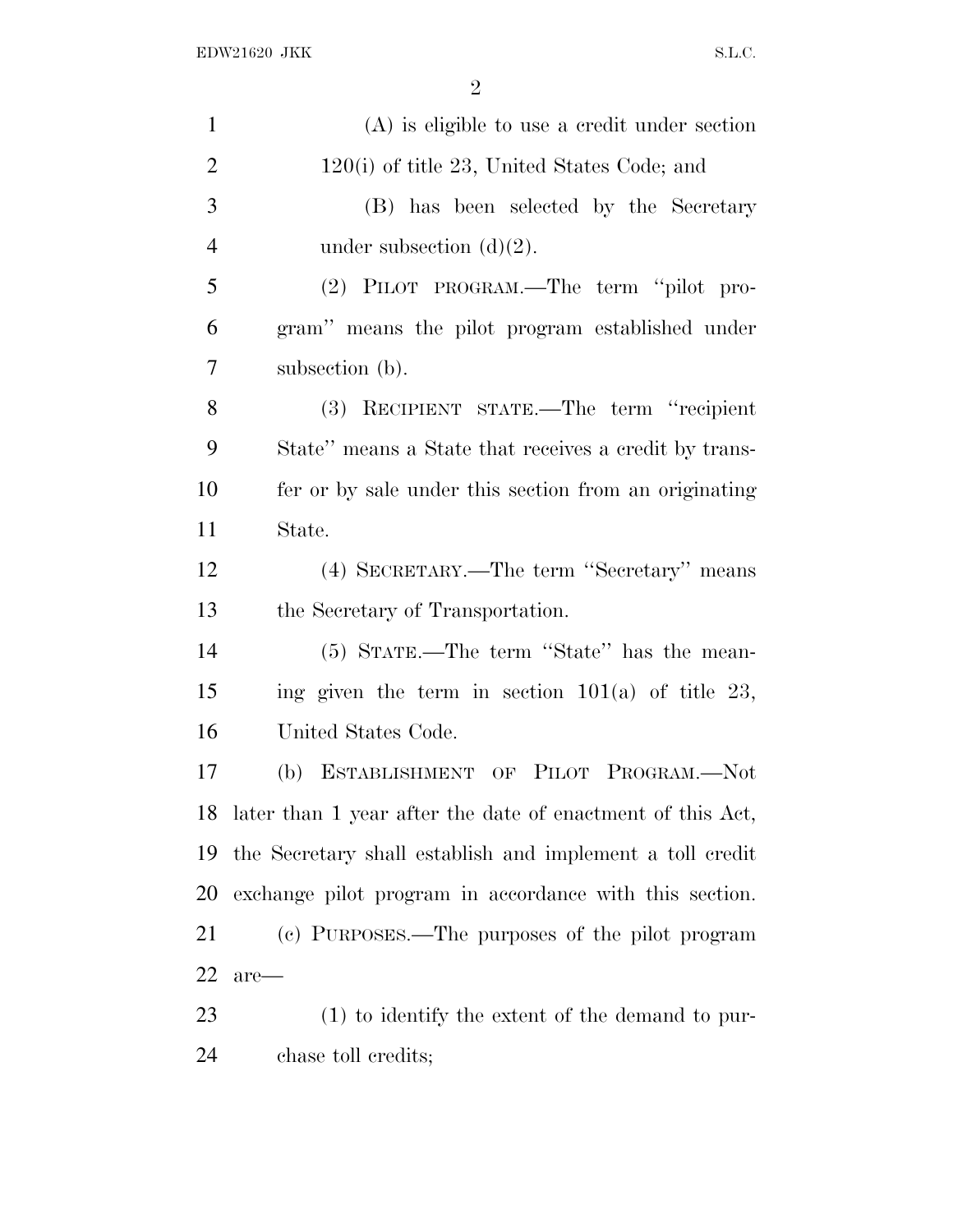| $\mathbf{1}$   | (2) to identify the cash price of toll credits       |
|----------------|------------------------------------------------------|
| $\overline{2}$ | through bilateral transactions between States;       |
| 3              | (3) to analyze the impact of the purchase or         |
| 4              | sale of toll credits on transportation expenditures; |
| 5              | (4) to test the feasibility of expanding the pilot   |
| 6              | program to allow all States to participate on a per- |
| 7              | manent basis; and                                    |
| 8              | $(5)$ to identify any other repercussions of the     |
| 9              | toll credit exchange.                                |
| 10             | (d) SELECTION OF ORIGINATING STATES.-                |
| 11             | (1) APPLICATION.—In order to participate in          |
| 12             | the pilot program as an originating State, a State   |
| 13             | shall submit to the Secretary an application at such |
| 14             | time, in such manner, and containing such informa-   |
| 15             | tion as the Secretary may require, including, at a   |
| 16             | minimum, such information as is required for the     |
| 17             | Secretary to verify—                                 |
| 18             | (A) the amount of unused toll credits for            |
| 19             | which the State has submitted certification to       |
| 20             | the Secretary that are available to be sold or       |
| 21             | transferred under the pilot program, includ-         |
| 22             | $ing$ —                                              |
| 23             | toll revenue generated and the<br>(i)                |
| 24             | sources of that revenue;                             |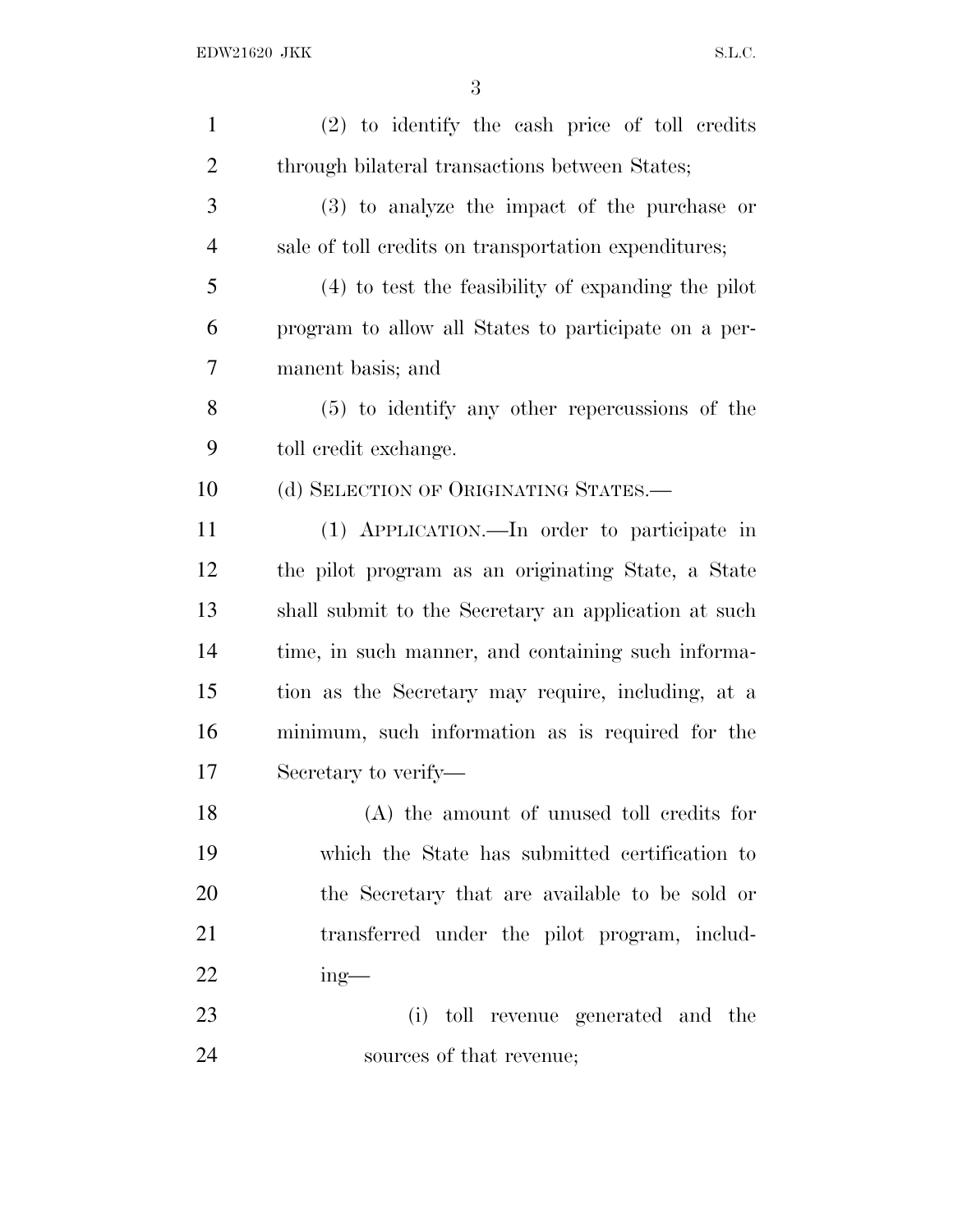| $\mathbf{1}$   | (ii) toll revenue used by public, quasi-            |
|----------------|-----------------------------------------------------|
| $\overline{2}$ | public, and private agencies to build, im-          |
| 3              | prove, or maintain highways, bridges, or            |
| $\overline{4}$ | tunnels that serve the public purpose of            |
| 5              | interstate commerce; and                            |
| 6              | (iii) an accounting of any Federal                  |
| $\overline{7}$ | funds used by the public, quasi-public, or          |
| 8              | private agency to build, improve, or main-          |
| 9              | tain the toll facility, to validate that the        |
| 10             | credit has been reduced by a percentage             |
| 11             | equal to the percentage of the total cost of        |
| 12             | building, improving, or maintaining the fa-         |
| 13             | cility that was derived from Federal funds;         |
| 14             | (B) the documentation of maintenance of             |
| 15             | effort for toll credits earned by the originating   |
| 16             | State; and                                          |
| 17             | (C) the accuracy of the accounting system           |
| 18             | of the State to earn and track toll credits.        |
| 19             | (2) SELECTION.—Of the States that submit an         |
| 20             | application under paragraph (1), the Secretary may  |
| 21             | select not more than 10 States to be designated as  |
| 22             | an originating State.                               |
| 23             | (3) LIMITATION ON SALES.—At any time, the           |
| 24             | Secretary may limit the amount of unused toll cred- |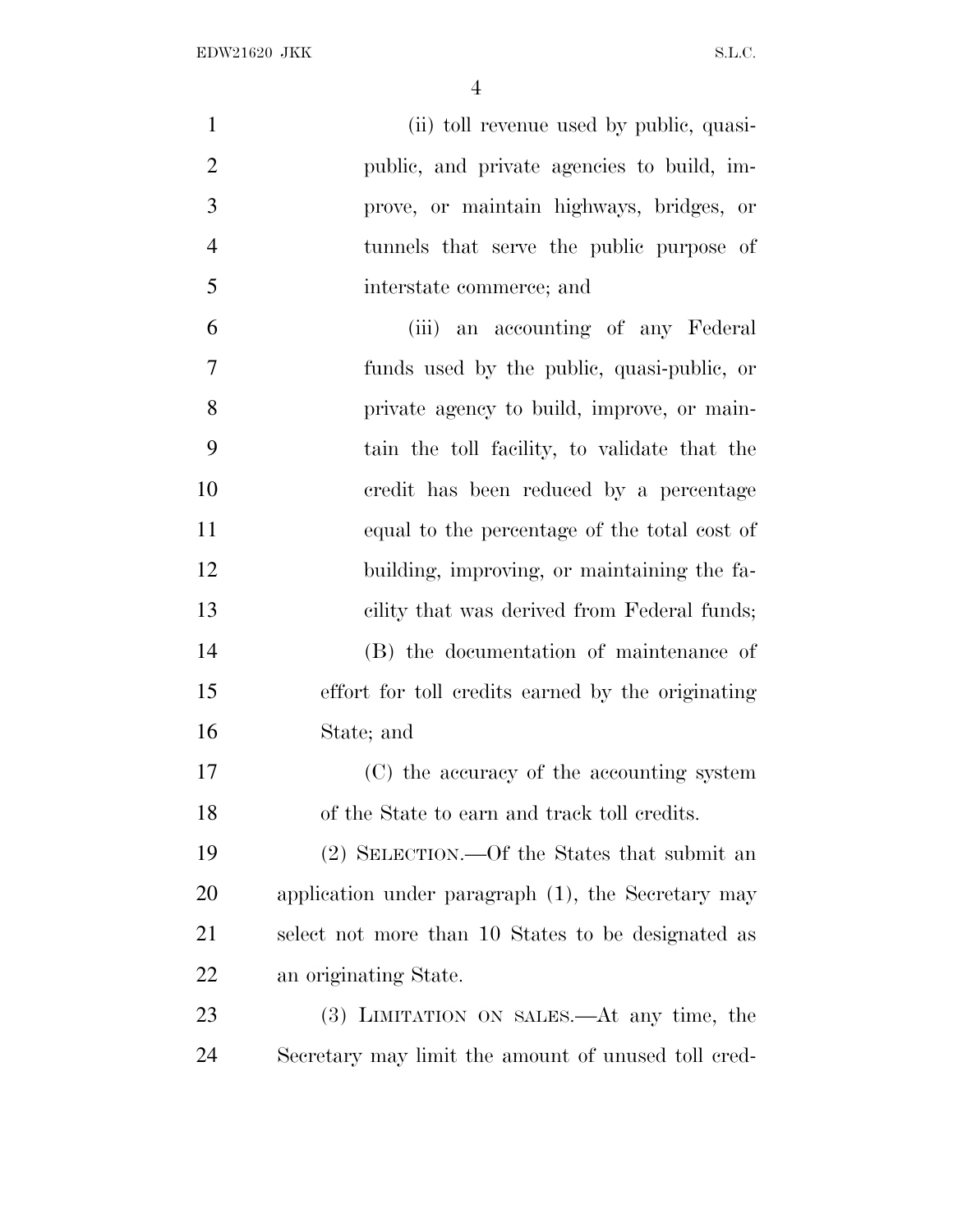its that may be offered for sale under the pilot pro-gram.

(e) TRANSFER OR SALE OF CREDITS.—

 (1) IN GENERAL.—In carrying out the pilot program, the Secretary shall provide that an origi- nating State may transfer or sell to a recipient State a credit not previously used by the originating State under section 120(i) of title 23, United States Code.

 (2) WEBSITE SUPPORT.—The Secretary shall make available a publicly accessible website on which originating States shall post the amount of toll cred-12 its, verified under subsection  $(d)(1)(A)$ , that are available for sale or transfer to a recipient State.

 (3) BILATERAL TRANSACTIONS.—An origi- nating State and a recipient State may enter into a bilateral transaction to sell or transfer verified toll credits.

 (4) NOTIFICATION.—Not later than 30 days after the date on which a credit is transferred or sold, the originating State and the recipient State shall jointly submit to the Secretary a written notifi-cation of the transfer or sale, including details on—

 (A) the amount of toll credits that have been sold or transferred;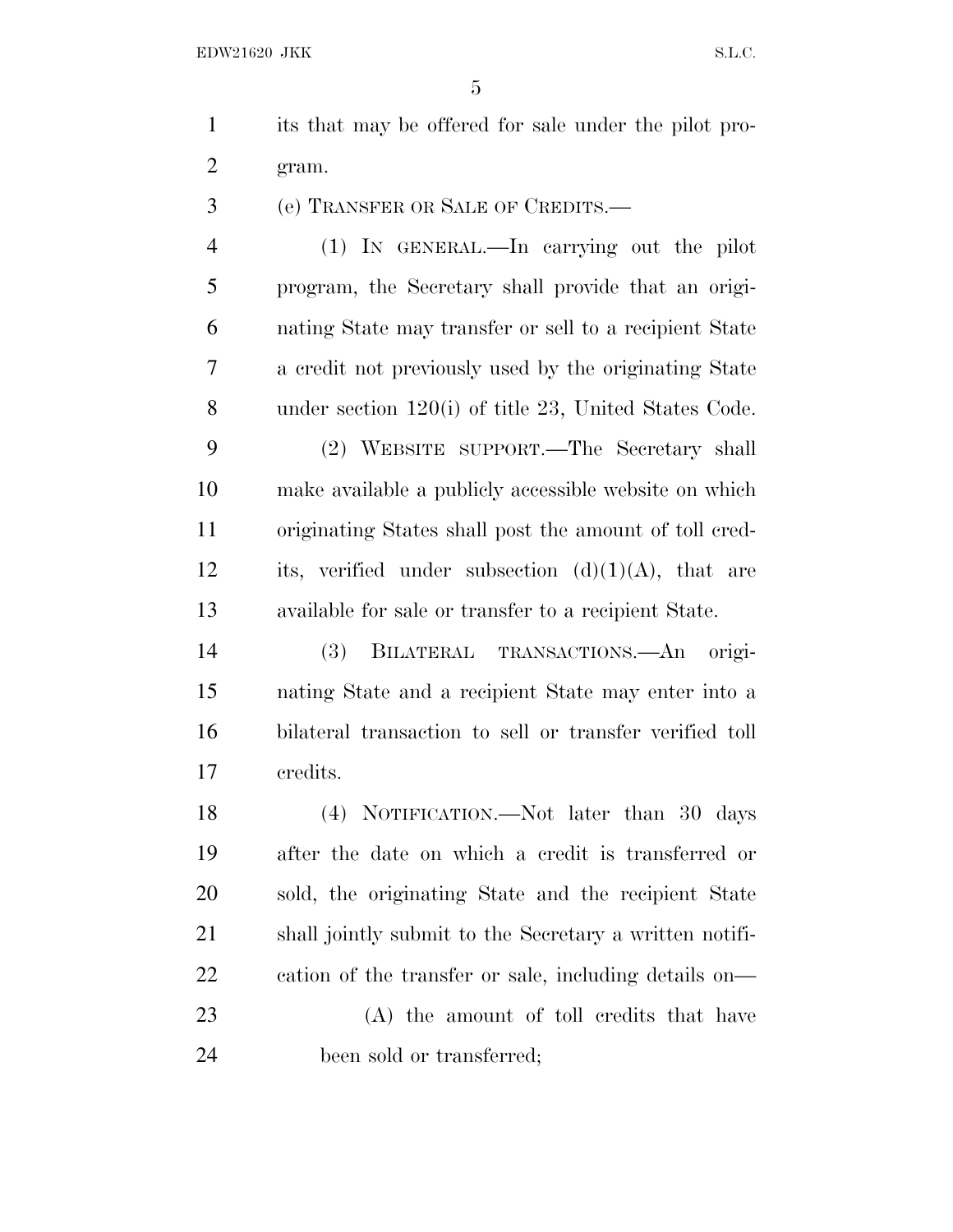| $\mathbf{1}$   | (B) the price paid or other value trans-                |
|----------------|---------------------------------------------------------|
| $\overline{2}$ | ferred in exchange for the toll credits;                |
| 3              | (C) the intended use by the recipient State             |
| $\overline{4}$ | of the toll credits, if known;                          |
| 5              | (D) the intended use by the originating                 |
| 6              | State of the cash or other value transferred;           |
| 7              | (E) an update on the toll credit balance of             |
| 8              | the originating State and the recipient State;          |
| 9              | and                                                     |
| 10             | (F) any other information about the trans-              |
| 11             | action that the Secretary may require.                  |
| 12             | (5) USE OF CREDITS BY TRANSFEREE OR PUR-                |
| 13             | CHASER.—A recipient State may use a credit re-          |
| 14             | ceived under paragraph (1) toward the non-Federal       |
| 15             | share requirement for any funds made available to       |
| 16             | carry out title 23 or chapter 53 of title 49, United    |
| 17             | States Code, in accordance with section 120(i) of       |
| 18             | title 23, United States Code.                           |
| 19             | $(6)$ USE OF PROCEEDS FROM SALE OF CRED-                |
| 20             | ITS.—An originating State shall use the proceeds        |
| 21             | from the sale of a credit under paragraph (1) for a     |
| 22             | project eligible for assistance under title 23 or chap- |
| 23             | ter 53 of title 49, United States Code.                 |
| 24             | (f) METROPOLITAN PLANNING ORGANIZATION AND              |
| 25             | LOCAL GOVERNMENT TOLL CREDIT ALLOCATION.—               |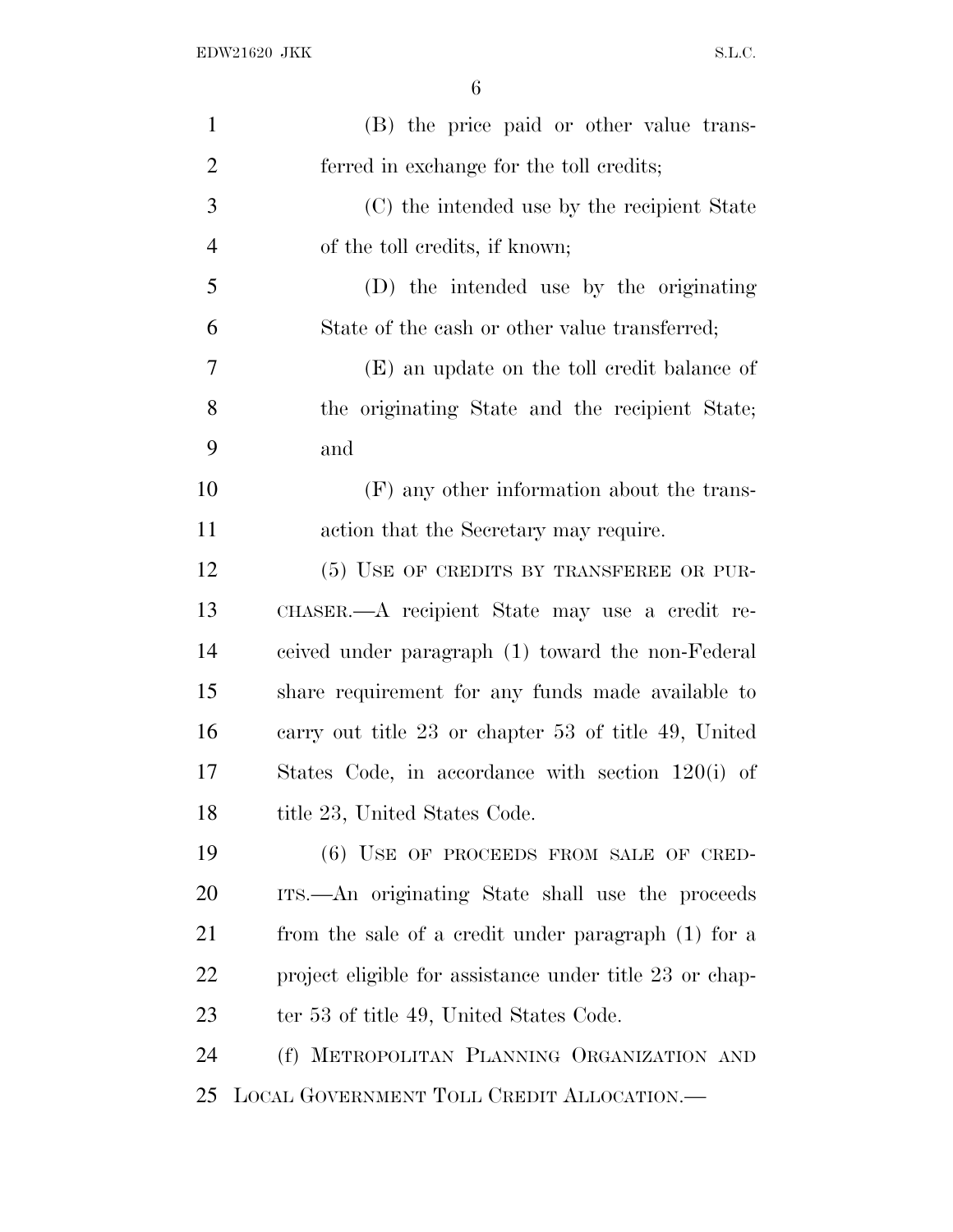(1) PURCHASE OF TOLL CREDITS.—On request of a metropolitan planning organization or local gov- ernment in the State, and with a timely payment of the amount of the toll credits, a State may purchase toll credits under this section on behalf of the metro-politan planning organization or local government.

 (2) ALLOCATION OF TOLL CREDITS.—On ap- proval of the applicable metropolitan planning orga- nization or local government, a State may allocate toll credits purchased by the State for use by the metropolitan planning organization or local govern-ment.

 (g) LIMITATION ON USE OF FEDERAL FUNDS FOR THE PURCHASE OF TOLL CREDITS.—A State, metropoli- tan planning organization, or local government may not use Federal funds to purchase toll credits on a toll credit marketplace.

(h) REPORTING REQUIREMENTS.—

 (1) INITIAL REPORT.—Not later than 1 year after the date on which the pilot program is estab-21 lished, the Secretary shall submit to the Committee on Environment and Public Works of the Senate and the Committee on Transportation and Infra- structure of the House of Representatives a report on the progress of the pilot program.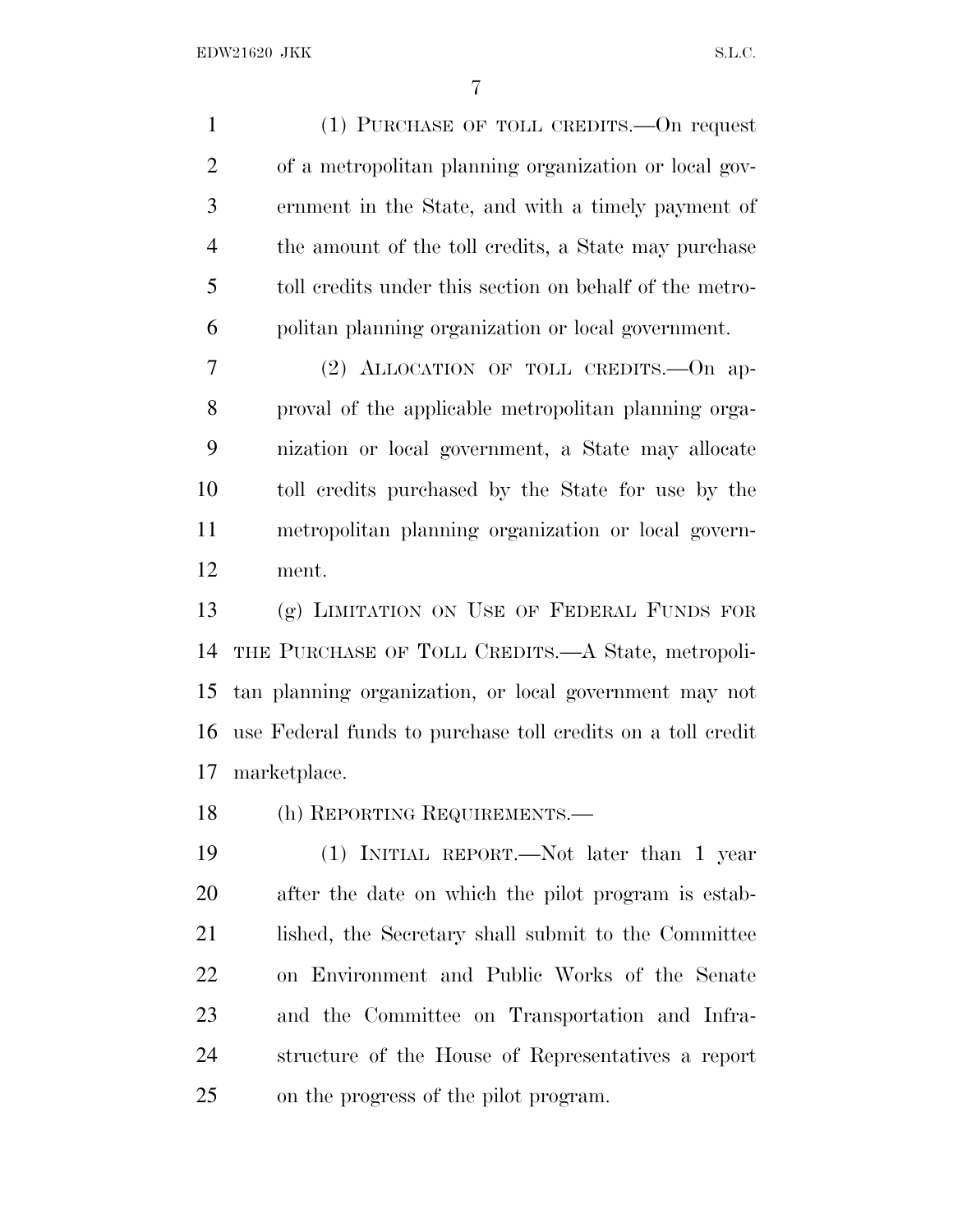| $\mathbf{1}$   | (2) FINAL REPORT.—Not later than 3 years            |
|----------------|-----------------------------------------------------|
| $\overline{2}$ | after the date on which the pilot program is estab- |
| 3              | lished, the Secretary shall—                        |
| $\overline{4}$ | (A) submit to the Committee on Environ-             |
| 5              | ment and Public Works of the Senate and the         |
| 6              | Committee on Transportation and Infrastruc-         |
| $\overline{7}$ | ture of the House of Representatives a report       |
| 8              | $that-$                                             |
| 9              | determines whether a toll credit<br>(i)             |
| 10             | marketplace is viable and cost-effective;           |
| 11             | (ii) describes the buying and selling               |
| 12             | activities under the pilot program;                 |
| 13             | (iii) describes the average sale price of           |
| 14             | toll credits;                                       |
| 15             | (iv) determines whether the pilot pro-              |
| 16             | gram could be expanded to more States or            |
| 17             | all States or to non-State operators of toll        |
| 18             | facilities;                                         |
| 19             | (v) provides updated information on                 |
| 20             | the toll credit balance accumulated by each         |
| 21             | State; and                                          |
| 22             | (vi) describes the list of projects that            |
| 23             | were assisted by the pilot program; and             |